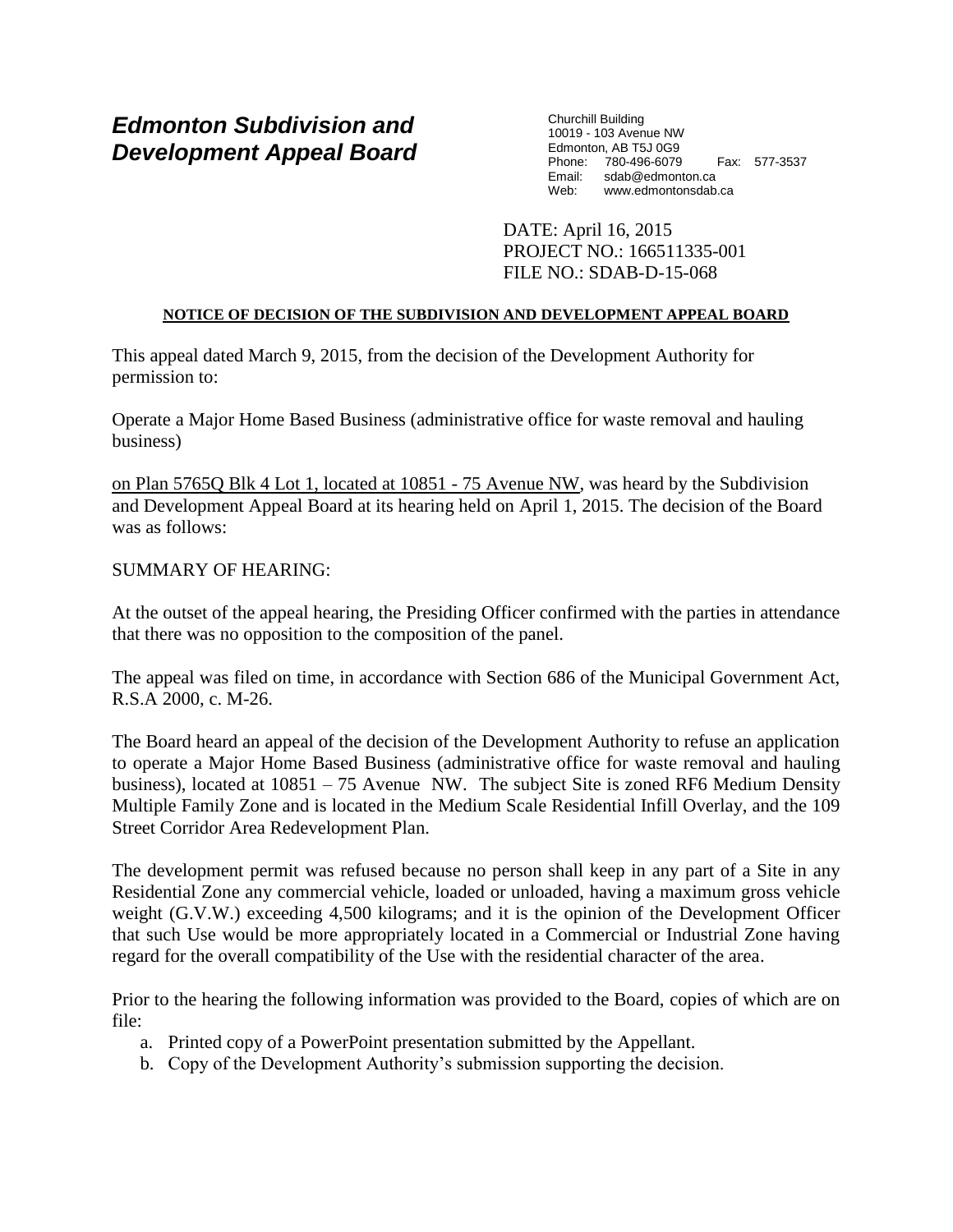The Board notes that 11 letters and one web response was received from neighbouring property owners, including the Queen Alexandra Community League, in support of the proposed development.

The Board heard from Mr. Peter, the Appellant, who made the following points:

- 1. He provided the Board with an overview of the nature of the neighbourhood, the traffic, and neighbouring yards.
- 2. In his opinion, there will be no adverse impact from the proposed business, and it is a general benefit to the neighbourhood.
- 3. The proposed business is small and there will be no business activity at the site nor will there be any business related visits to the subject Site.
- 4. He provided photographs of his house adjacent to 109 Street and indicated it was on a busy arterial road with heavy traffic flow all day.
- 5. The truck associated with the proposed business is parked at the rear of the property and does not change the residential character of the neighbourhood.
- 6. He provided the Board with photographs showing dilapidated garages and yards in the neighbourhood.
- 7. He is on good terms with the most adjacent neighbour as well as other neighbouring property owners.
- 8. The adjacent property owners cannot see into his rear yard due to the existing fence; however, he intends on building a new fence.
- 9. He is in the process of renovating his house and related materials are stored in the rear yard.
- 10. One neighbour complained about noise; however, this occurred some time ago while he was doing house renovations.
- 11. Although his property has been untidy at times, there has not been an adverse effect on neighbouring properties.
- 12. He collected a petition with 36 signatures from neighbouring property owners in support of the proposed development and several letters in support of the proposed development.
- 13. He received a letter from the Community League in support of the proposed development.
- 14. His neighbours are upset with the City and their approach to the proposed business and his property.
- 15. A neighbour four houses from the subject Site is opposed to the proposed development.
- 16. In his opinion, Bylaw Enforcement has misled the Board in the past. He referred to a FOIP request to illustrate this point where 11 complaints were received on his property.
- 17. Four of these complaints were regarding snow on the sidewalk and a tree that fell on the property; two were regarding a yard sale that took place six years ago, for which he had a permit; and the other complaints are invalid.
- 18. He does not and never has used a truck trailer for the business.
- 19. He provided photographs to illustrate the state of the back yard, which includes several sheds and no outside storage.
- 20. The sheds are needed as there is no garage on the property.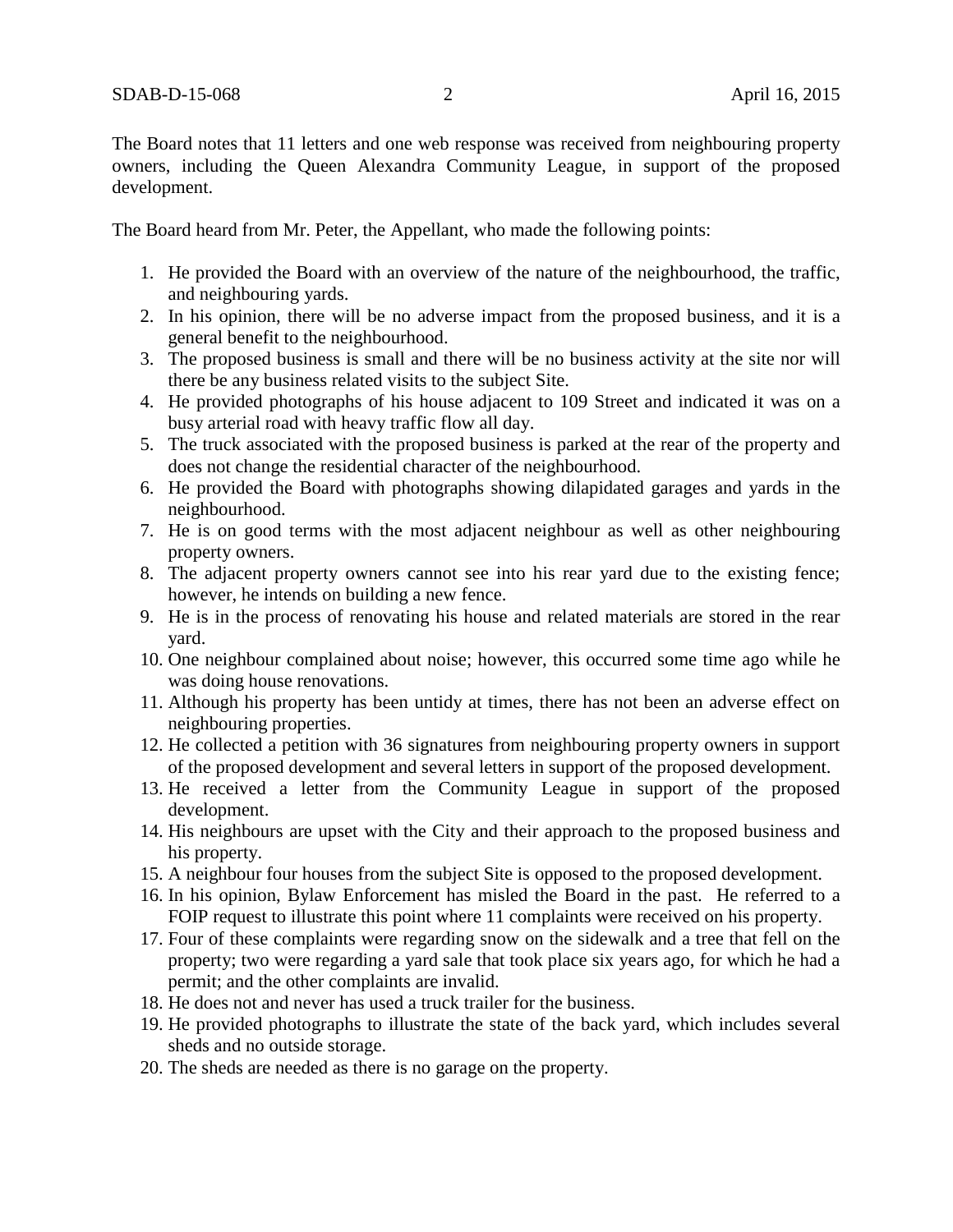- 21. In his opinion, a Home Based Business should not be forced to move into an industrial zone.
- 22. In his opinion, the Lodging House regulations are not relevant to the appeal.

In response to questions by the Board, Mr. Peter provided the following information:

- 1. He confirmed that the second truck associated with the business is parked on the street.
- 2. He lives in the principal Dwelling and has several renters.
- 3. With regard to parking a commercial vehicle on the property, he stated that it is his understanding that anyone can park a commercial vehicle on their property up to 4,500 kilograms G.V.W regardless if they are using it or not.
- 4. The second commercial vehicle can be used for loading and unloading items.
- 5. He confirmed that his truck is slightly over the permitted weight when it is loaded.
- 6. He referred to photograph No. 21 in the Development Authority's submission showing that the G.V.W. is 14,250 kilograms, and stated that this is a mistake.
- 7. He confirmed that one truck is stored on the subject Site but the second truck is not.
- 8. He confirmed that occasionally the truck protrudes into city property but is not an issue as illustrated in the photographs from his submission.
- 9. Parking the truck on the subject Site is the only business related activity; therefore, he has not considered rezoning his property.
- 10. He confirmed that he has 8 sheds in the rear yard that are used to store tools and personal items.
- 11. There are two employees for the business during the busy season and none during the winter. Two of his employees live at the subject Site.
- 12. He confirmed that the business is operating without a permit.
- 13. He confirmed that he does not have an advertising sign on the building; however, the truck has a large display advertising the business.
- 14. He questioned whether or not the truck display should be classified as a Sign.
- 15. He confirmed that the truck is parked at the property and it is in a state of disrepair.
- 16. He confirmed that the business is not large and the second truck is not required.

The Board heard from Mr. Young, representing the City of Edmonton Sustainable Development Department, who answered questions by the Board and provided the following information:

- 1. The G.V.W. includes the total capability not just the curb weight of the truck.
- 2. He confirmed that 11 complaints were received from 5 complainants regarding the business. The complaints were not regarding snow removal.
- 3. With regard to the City officials being involved with the subject Site, he stated they operate under different regulations; the *Edmonton Zoning Bylaw* and the *Community Standards Bylaw*.
- 4. With regard to photograph No. 21 of his submission, he stated that this truck is parked on the subject Site most of the time.
- 5. He stated that any vehicle over 4500 kilograms G.V.W. cannot be kept in a residential Zone.
- 6. A commercial vehicle is defined by its purpose and this vehicle is commercial related.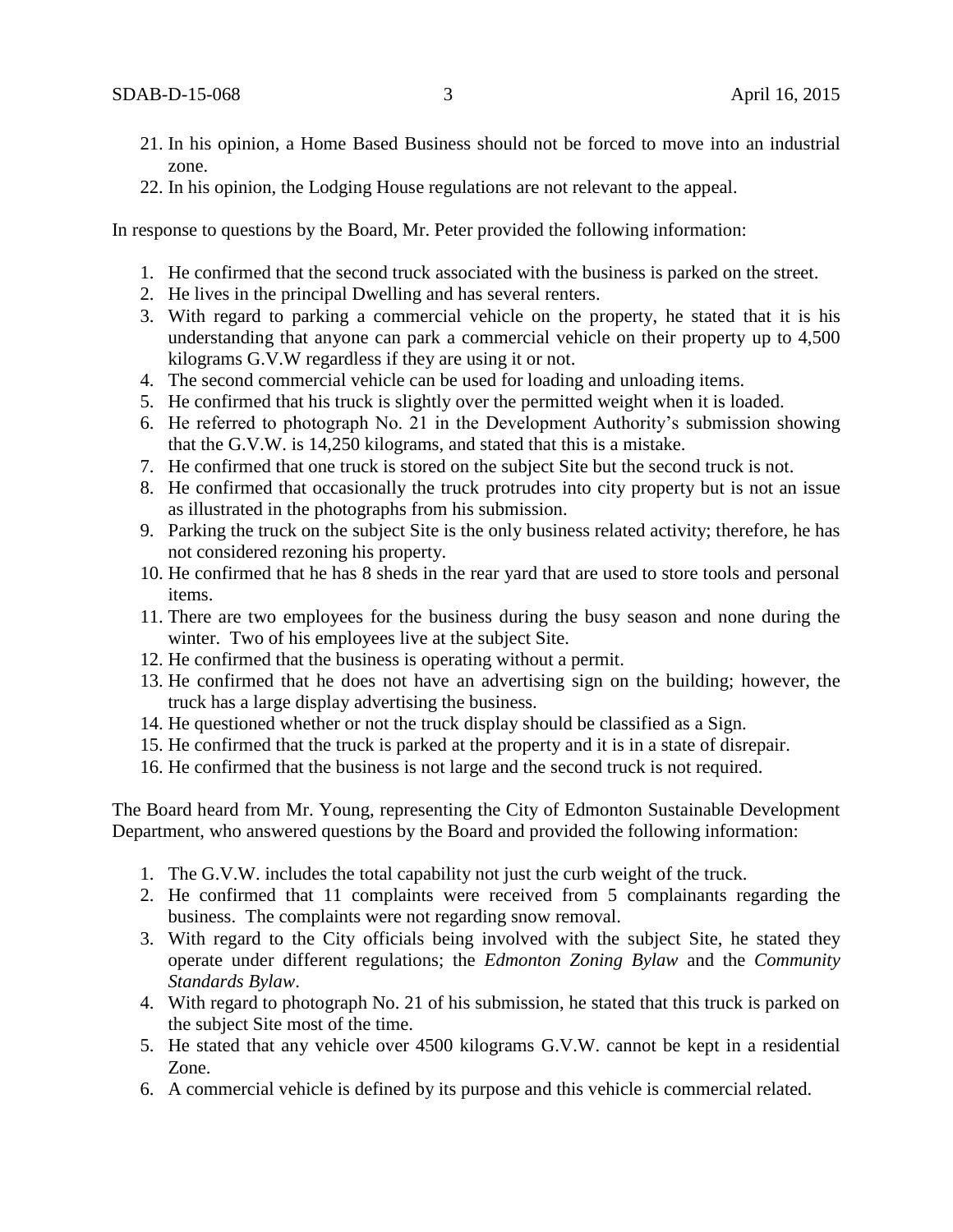- 7. Commercial vehicles can only be parked for a short period of time to load and unload.
- 8. With regard to the advertising on the truck, he stated that there shall be no exterior display or advertisement other than an identification plaque or sign located on the dwelling for a Home Based Business.
- 9. The external display is not defined in the Bylaw and he interprets the advertising on the truck as external display.
- 10. With regard to storage, he stated that there shall be no storage of materials on the subject Site for a Major Home Based Business.
- 11. He confirmed that there are no regulations regarding the number of sheds allowed on a property but noted there is a restriction on the Site Coverage for Accessory Buildings.
- 12. He has requested information from Mr. Peter regarding the Accessory Buildings to determine the Site Coverage but did not receive any information from him.
- 13. With regard to the five-year time limit, he stated that this allows the City to assess the business during this time to determine if there is any negative impact on neighbouring properties.
- 14. He confirmed that a Major Home Based Business and a Lodging House cannot coexist together.
- 15. With regard to parking, he stated that the truck cannot be parked on the flanking Side Yard. An approved parking area would be on a parking pad leading to a garage or parking area.
- 16. He confirmed that 8 sheds in the rear yard are filled with salvageable items, which does not comply with the *Edmonton Zoning Bylaw*.
- 17. He confirmed that the Major Home Based Business has not changed the appearance of the principal dwelling.

In rebuttal, Mr. Peter provided the following information:

- 1. The G.V.W. sticker on the truck was a mistake done by the welder that prepared the truck.
- 2. The truck has a tare weight of 4200 kilograms.
- 3. No complaints have been received with regard to the truck being parked at the rear of the subject Site.
- 4. The few complaints received regarding the untidy yard are related to the renovations taking place on the subject Site.
- 5. In his opinion, the signage on the truck does not create negative issues for the neighbourhood.
- 6. With regard to shed permits, he stated that no complaints were received regarding the sheds.
- 7. In his opinion, he is within the allowable 12 percent Site Coverage as each shed is approximately 8 feet by 8 feet in size.
- 8. In his opinion, no one appearing in opposition to the proposed development shows the support of his neighbours.
- 9. In his opinion, even if 5 valid complaints were received, they are not significant given the area that the business is located in.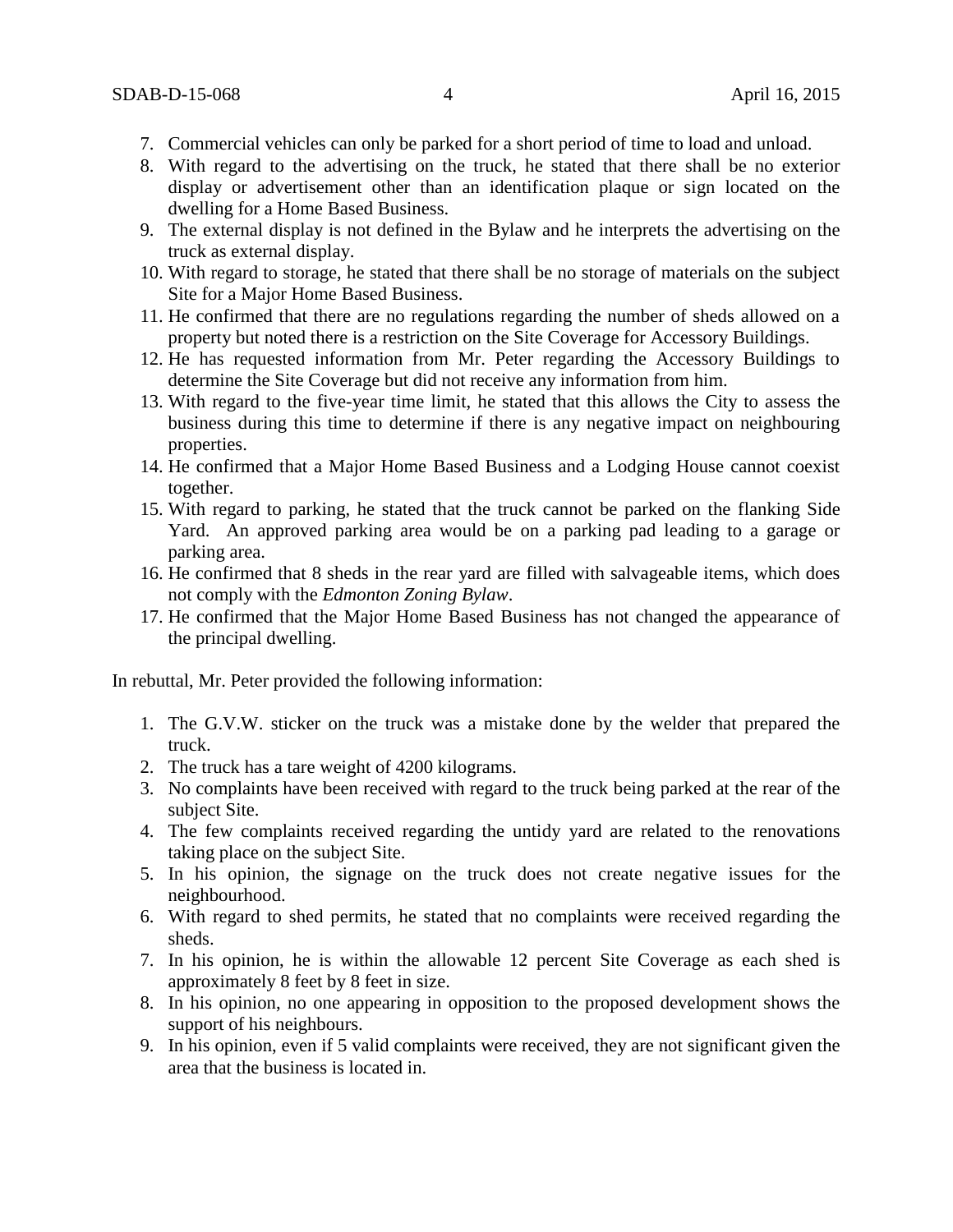- 10. The Lodging House requirements are unreasonable. He was not aware that a Major Home Based Business and a Lodging House could not coexist on the property.
- 11. He would like clarity regarding advertisement as there have been no complaints from neighbouring property owners.
- 12. Storing of materials does not take place at the subject Site as all material picked up is taken to the dump.
- 13. The Morinville address previously referred to is no longer his business address.
- 14. The subject site is not unsightly and the trucks are clean and presentable.
- 15. With regard to items stored in the sheds, he stated that there are no business related items stored in the shed and only personal items and some tools and shovels are stored.
- 16. He would like a permit that allows him to have a commercial vehicle with a G.V.W. of 6500 kilograms along with a Lodging House permit.
- 17. In his opinion, because there have been no complaints regarding the Major Home Based Business, there is no reason why the proposed development should not be approved.
- 18. He would like to continue to park the commercial vehicles at the subject Site but will comply with not having any outdoor storage.

#### DECISION:

that the appeal be DENIED and the decision of refusal by the Development Authority CONFIRMED.

# REASONS FOR DECISION:

The Board finds the following:

- 1. The proposed development is a Discretionary Use in the RF6 Medium Density Multiple Family Zone.
- 2. The Board accepts the Development Authority's submission that a commercial vehicle is regularly parked on the property and excessively exceeds a Gross Vehicle Weight of 4500 kilograms. The Board notes that a second commercial vehicle frequents the property and is parked on adjacent roadways.
- 3. Based on the evidence submitted, the size and positioning of the commercial vehicle that is regularly parked on the subject Site represents an external display that is not allowed as outlined in Section 75.1 and Section 75.5 of the *Edmonton Zoning Bylaw*.
- 4. Given the Appellant's acknowledgement that the commercial vehicle regularly parked on site is not currently operable; its only purpose appears to be to provide advertising for the business, contrary to the requirements of both Minor and Major Home Based Businesses.
- 5. The Board acknowledges the receipt of a petition and several letters in support of the proposed development. However, the Board notes that the petition and several of the letters were generated in 2014, and are not related to the proposed development being appealed.